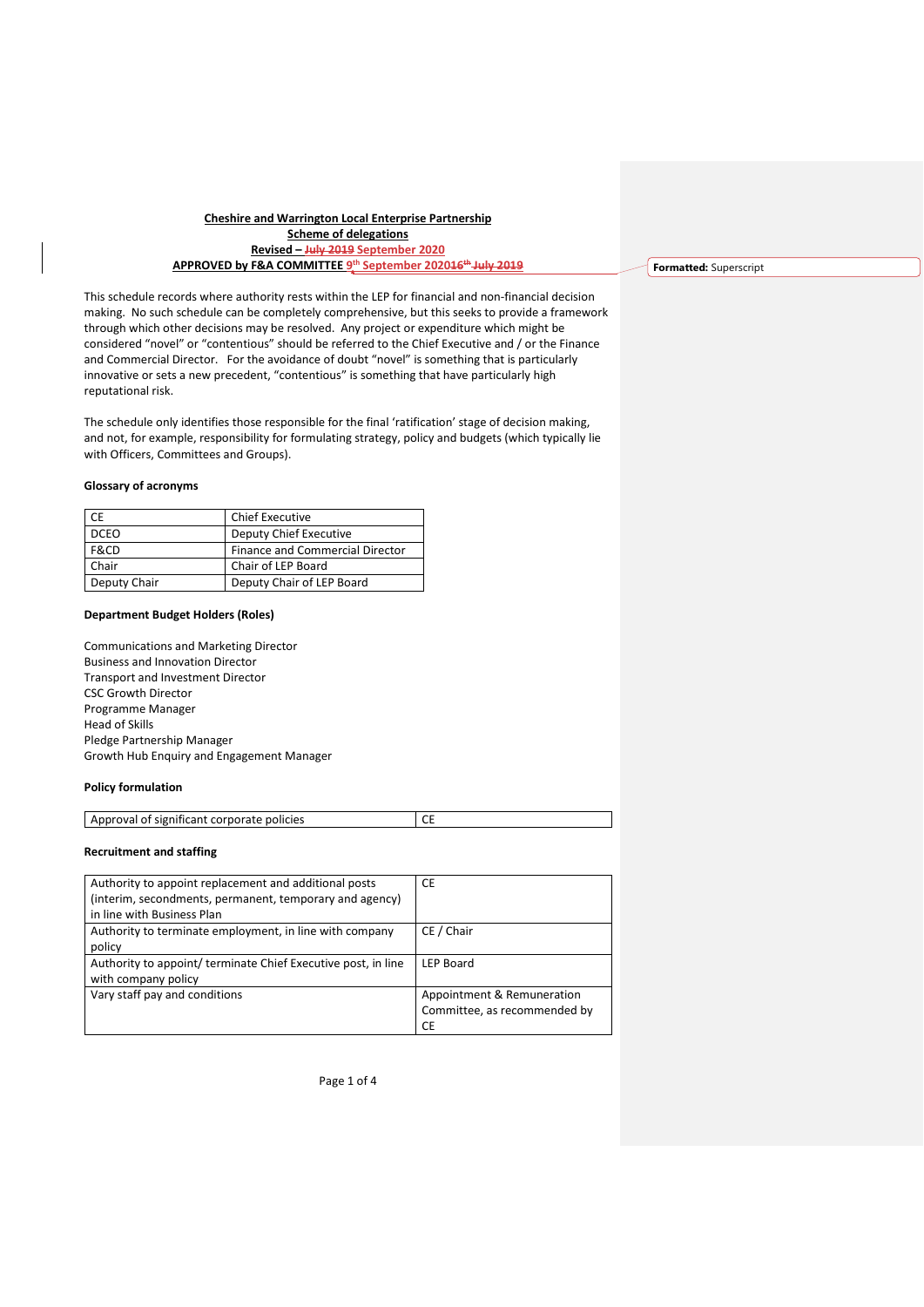| Review and change, agree main features of terms and<br>conditions of employment | Appointment & Remuneration<br>Committee, as recommended by |
|---------------------------------------------------------------------------------|------------------------------------------------------------|
| Approval of early retirement/Severance                                          | СE<br>A&R Committee, as recommended<br>by CE <£50,000      |
|                                                                                 | A&R Committee, as recommended<br>by CE & F&A if >£50,000.  |

# **Accounting, Auditing and Banking**

| Approval of Annual Accounts                              | LEP Board, as recommended by  |
|----------------------------------------------------------|-------------------------------|
|                                                          | <b>F&amp;A Committee</b>      |
| Appointment of Auditors                                  | <b>F&amp;A Committee</b>      |
| Systems of internal financial management and control and | F&A Committee, as recommended |
| accountability, including risk management and financial  | by F&CD                       |
| procedures                                               |                               |
| Appointment of Accountants                               | F&A Committee, as recommended |
|                                                          | by F&CD                       |
| Appointment of Bank, opening bank accounts and           | F&A Committee, as recommended |
| designation of bank signatories                          | by F&CD                       |
| Pre - Approval of credit card spend up above £500        | F&CD                          |
| Authorisation of payment of salaries                     | F&CD or DCEO, payments set up |
|                                                          | by Voisey & Co                |
| The maintenance of records, the security and regular     | F&CD                          |
| reconciliation of petty cash                             |                               |
| To monitor the regulations on VAT, ensuring compliance   | F&CD                          |
| To complete and submit the VAT returns.                  | F&CD                          |
| Ensure appropriate insurance cover is in place           | F&CD                          |

# **Budget setting**

| Approval of annual LEP budget                         | LEP Board, as recommended by |
|-------------------------------------------------------|------------------------------|
|                                                       | <b>F&amp;A Committee</b>     |
| Approval of "in-year" changes to overall budget, e.g. | <b>F&amp;A Committee</b>     |
| expenditures exceeding plan, new programme funding    |                              |
| received in year.                                     |                              |

## **Procurement\*, Purchasing and Payment**

| Core Funding Form Authorisation                            | $\leq$ £50,000 CE, DCEO, F&CD    |
|------------------------------------------------------------|----------------------------------|
|                                                            | > £50,000 CE + Chair/ Deputy     |
|                                                            | Chair/Director                   |
| Approval of Purchase Order or Invoice                      | $\le$ £500 All staff             |
|                                                            | $\leq$ £5,000 Department Budget  |
| Above, £2,500 three written quotes must be obtained. For   | Holder for own department only   |
| procurement above £10,000 in value, a tender process must  | $\leq$ £25,000 one of DCEO, F&CD |
| be run. Where three quotes cannot be obtained, or a direct | $\leq$ £50,000 CE                |
| award is required, refer to the F&CD.                      | > £50,000 CE + Chair/ Deputy     |
|                                                            | Chair/Director                   |
| Approval of Expenses, Credit Card expenses                 | Department Budget Holder in      |
|                                                            | accordance with Expenses policy. |
| Approval of Purchase Order for Capital Items e.g.          | As above and to include F&CD.    |
| Equipment, Computers, Investment in Office Space           |                                  |

Page 2 of 4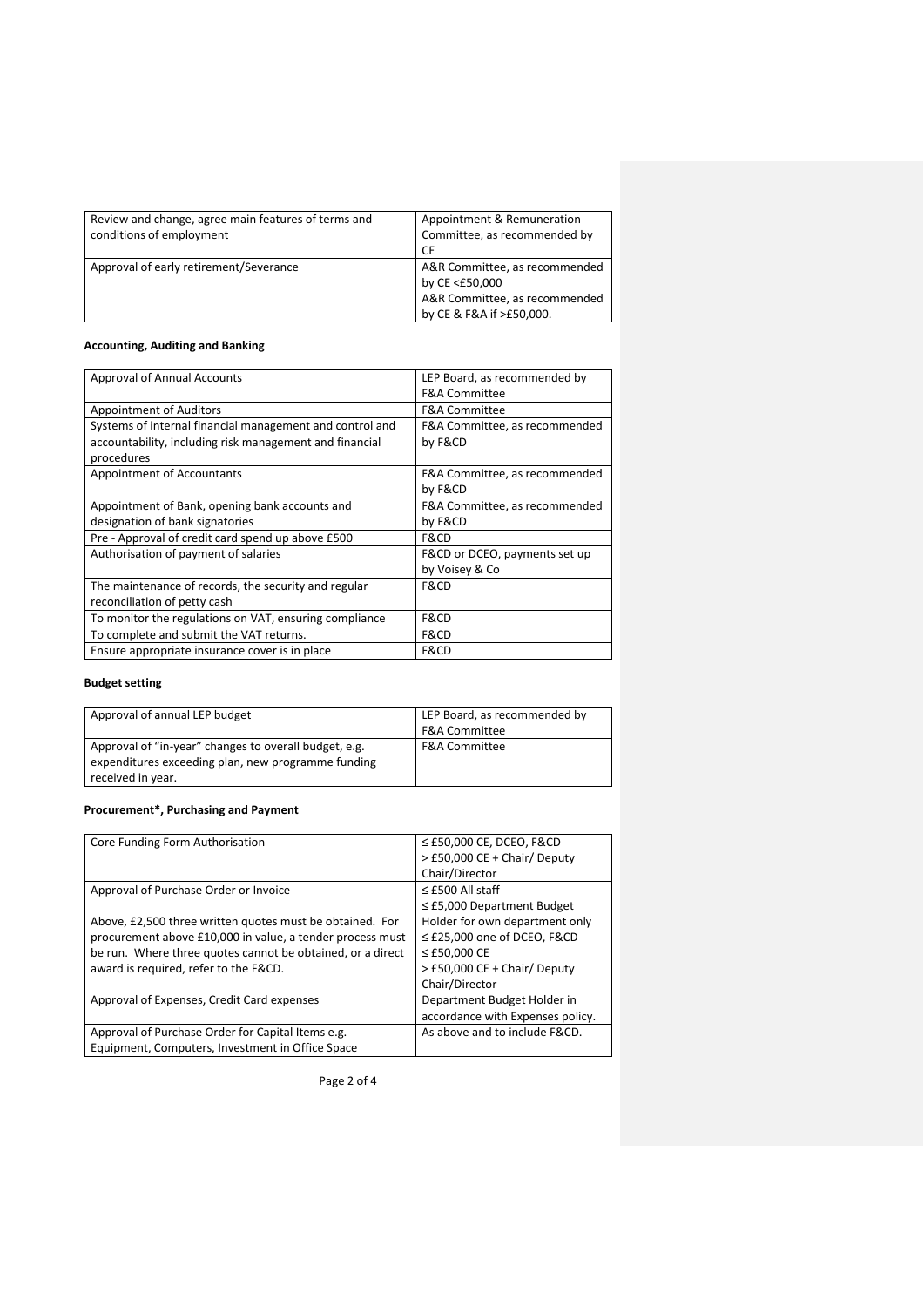| Signing leases and contracts (whole life value)         | ≤ £100,000 CE                   |
|---------------------------------------------------------|---------------------------------|
|                                                         | $>$ £100,000 CE + Chair/ Deputy |
|                                                         | Chair/Director                  |
| Bank signatories – cheques                              | $\leq$ £500 1 signatory         |
|                                                         | > £500 2 signatories            |
|                                                         | DCEO/CE/Chair/Deputy            |
|                                                         | Chair/Director                  |
| <b>Business Internet -Banking</b>                       | $\leq$ £10080,000 per day -     |
|                                                         | F&CD/DCEO/CE                    |
|                                                         |                                 |
| Agreeing contracts which extend over 2 years and with a | LEP Board following             |
| value > £100,000                                        | recommendation from F&A         |
|                                                         | Committee                       |
|                                                         |                                 |

\* Procurement must also comply with company procurement procedure and limits.

### **Legal**

| Initiation of Litigation Proceedings or appointment of        | СE               |
|---------------------------------------------------------------|------------------|
| lawyers in response to proceedings (e.g. contractual dispute, |                  |
| employment tribunal, judicial review)                         |                  |
| Signing of and amendments to funding contracts,               | CE / DCEO / F&CD |
| partnership agreements, service level agreements              |                  |
| Deeds of release of security, certificates of satisfaction,   | CE / DCEO / F&CD |
| discharges                                                    |                  |

## **Delegation to Board Sub-Committees**

**It is recommended that minutes of sub-committees record the decision whether or not a project is novel or contentious. Those that are will need the approval of the full board.** 

| Sub-Committee | Key Functions and Proposed Delegation                            | Level of Delegation |  |
|---------------|------------------------------------------------------------------|---------------------|--|
| Strategy      | The Strategy Performance Committee sets the overarching          | £2.5m               |  |
| Performance   | vision and strategy for economic growth in the Cheshire and      |                     |  |
| Committee     | Warrington LEP area (including sign off of the SEP, LIS, Growth  |                     |  |
|               | deal, ESIF strategies), including identifying priorities for     |                     |  |
|               | investment. The committee oversees the development of            |                     |  |
|               | programmes and projects that seek to deliver the priorities set  |                     |  |
|               | out in the Strategic Economic (SEP) and related strategies and,  |                     |  |
|               | going forward, the Local Industrial Strategy (LIS). As long as   |                     |  |
|               | proposed projects are in line with the objectives set out in     |                     |  |
|               | overarching vision and strategy approved by the full LEP Board,  |                     |  |
|               | then the committee has delegated authority to approve projects   |                     |  |
|               | up to $£2.5m$ .                                                  |                     |  |
| Science and   | The Science and Growth Corridor Enterprise Zone Board is         | £2.5m               |  |
| Growth        | responsible for setting and overseeing the strategic direction   |                     |  |
| Corridor      | and operational delivery of the Cheshire Science Corridor        |                     |  |
| Enterprise    | Enterprise Zone including reviewing and approving of all         |                     |  |
| Zone-Board    | businesses cases for investment in the EZ and ratifying Business |                     |  |
|               | Rate Discount applications approved by the EZ Steering Group.    |                     |  |
|               | EZ investment projects can vary between £500k up to c.£5m, but   |                     |  |
|               | typically range between £1m-£2.5m. The annual EZ Investment      |                     |  |